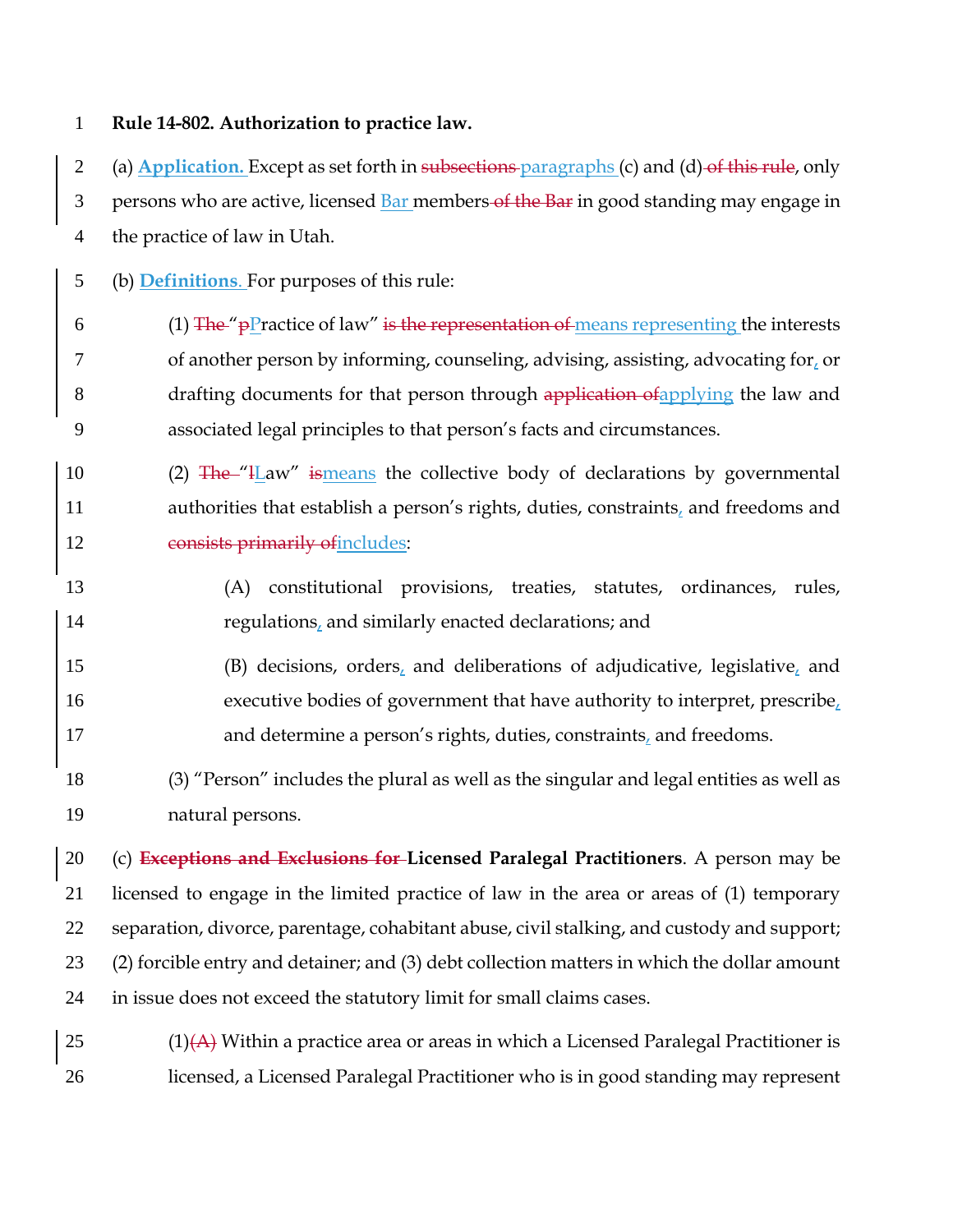| 27       | the interests of a natural person who is not represented by a lawyer unaffiliated                         |
|----------|-----------------------------------------------------------------------------------------------------------|
| 28       | with the Licensed Paralegal Practitioner by:                                                              |
| 29       | $(\underline{BA})$ establishing a contractual relationship with the client;                               |
| 30       | $(EB)$ interviewing the client to understand the client's objectives and                                  |
| 31       | obtaining facts relevant to achieving that objective;                                                     |
| 32       | $(\overline{\mathsf{P}}\mathsf{C})$ completing forms approved by the Judicial Council;                    |
| 33       | (ED) informing, counseling, advising, and assisting in determining which                                  |
| 34       | form to use and giving advice on how to complete the form;                                                |
| 35       | $(E)$ signing, filing, and completing service of the form;                                                |
| 36       | $(\overline{GE})$ obtaining, explaining, and filing any document needed to support the                    |
| 37       | form;                                                                                                     |
| 38       | $(HG)$ reviewing documents of another party and explaining them;                                          |
| 39<br>40 | $(\frac{H}{L})$ informing, counseling, assisting and advocating for a client in<br>mediated negotiations; |
| 41       | $(\frac{1}{2})$ filling in, signing, filing, and completing service of a written settlement               |
| 42       | agreement form in conformity with the negotiated agreement;                                               |
| 43       | (KI) communicating with another party or the party's representative                                       |
| 44       | regarding the relevant form and matters reasonably related thereto; and                                   |
| 45       | $(EK)$ explaining a court order that affects the client's rights and obligations.                         |
| 46       | (d) Other-Exceptions and Exclusions. Whether or not it constitutes the practice of law,                   |
| 47       | the following activity by a non-lawyer, who is not otherwise claiming to be a lawyer or                   |
| 48       | to be able to practice law, is permitted:                                                                 |
| 49       | (1) Making legal forms available to the general public, whether by sale or                                |
| 50       | otherwise, or publishing legal self-help information by print or electronic media.                        |
| 51       | (2) Providing general legal information, opinions, or recommendations about                               |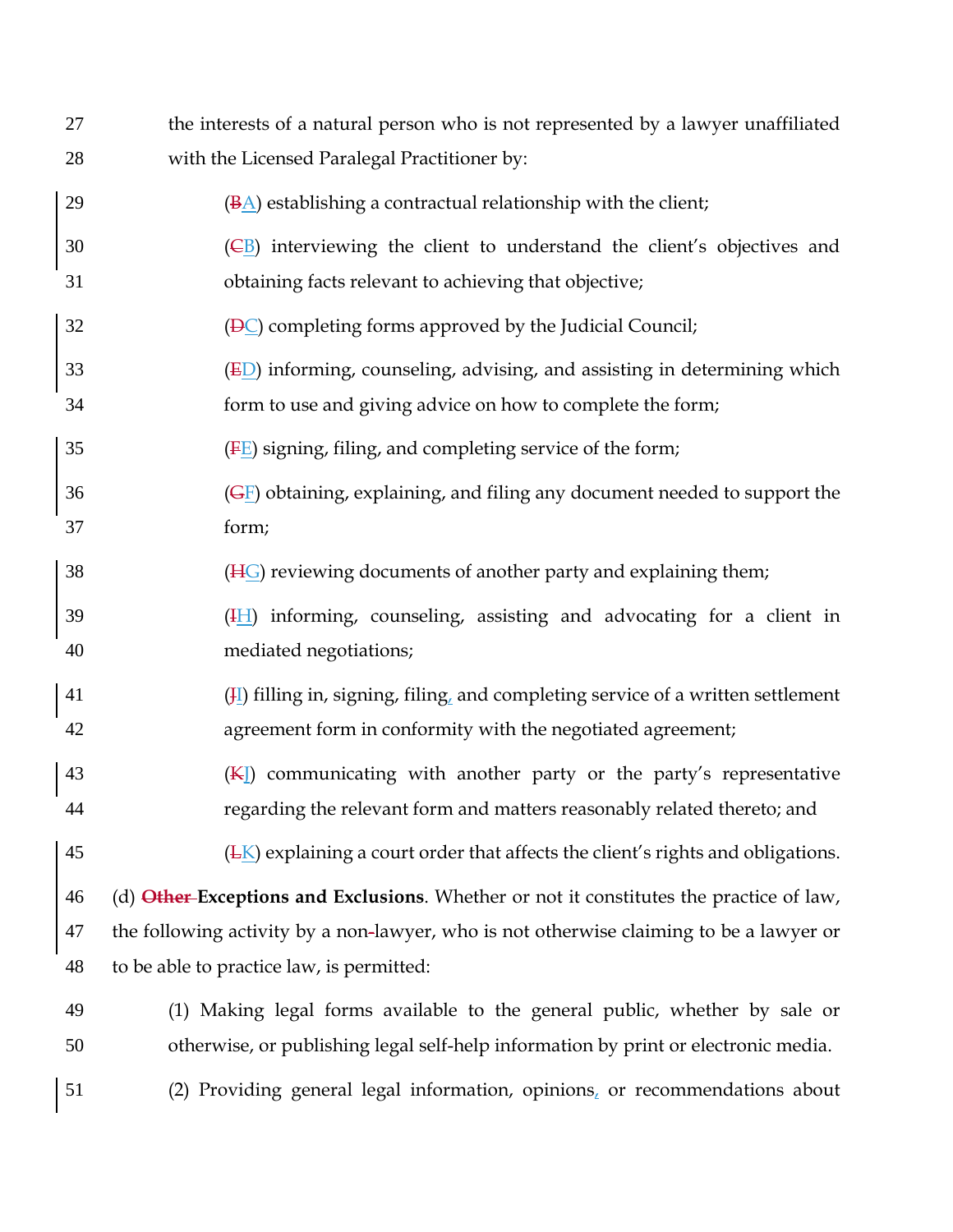| 52 | possible legal rights, remedies, defenses, procedures, options, or strategies, but not                    |
|----|-----------------------------------------------------------------------------------------------------------|
| 53 | specific advice related to another person's facts or circumstances.                                       |
| 54 | (3) Providing clerical assistance to another to complete a form provided by a                             |
| 55 | municipal, state, or federal court located in the State of Utah when no fee is                            |
| 56 | charged to do so.                                                                                         |
| 57 | (4) When expressly permitted by the court after having found it clearly to be in the                      |
| 58 | best interests of the child or ward, assisting one's minor child or ward in a juvenile                    |
| 59 | court proceeding.                                                                                         |
| 60 | (5) Representing a party in small claims court as permitted by Rule of Small Claims                       |
| 61 | Procedure 13.                                                                                             |
| 62 | (6) Representing without compensation a natural person or representing a legal                            |
| 63 | entity as an employee representative of that entity in an arbitration proceeding,                         |
| 64 | where the amount in controversy does not exceed the jurisdictional limit of the                           |
| 65 | small claims court set by the Utah Legislature.                                                           |
|    |                                                                                                           |
| 66 | (7) Representing a party in any mediation proceeding.                                                     |
| 67 | (8) Acting as a representative before administrative tribunals or agencies as                             |
| 68 | authorized by tribunal or agency rule or practice.                                                        |
| 69 | (9) Serving in a neutral capacity as a mediator, arbitrator <sub><math>\iota</math></sub> or conciliator. |
| 70 | (10) Participating in labor negotiations, arbitrations, or conciliations arising under                    |
| 71 | collective bargaining rights or agreements or as otherwise allowed by law.                                |
| 72 | (11) Lobbying governmental bodies as an agent or representative of others.                                |
| 73 | (12) Advising or preparing documents for others in the following described                                |
| 74 | circumstances and by the following described persons:                                                     |
| 75 | (A) $a\underline{A}$ real estate agent or broker licensed by the state of in Utah may                     |
| 76 | complete Sstate-approved forms including sales and associated contracts                                   |
| 77 | directly related to the sale of real estate and personal property for their                               |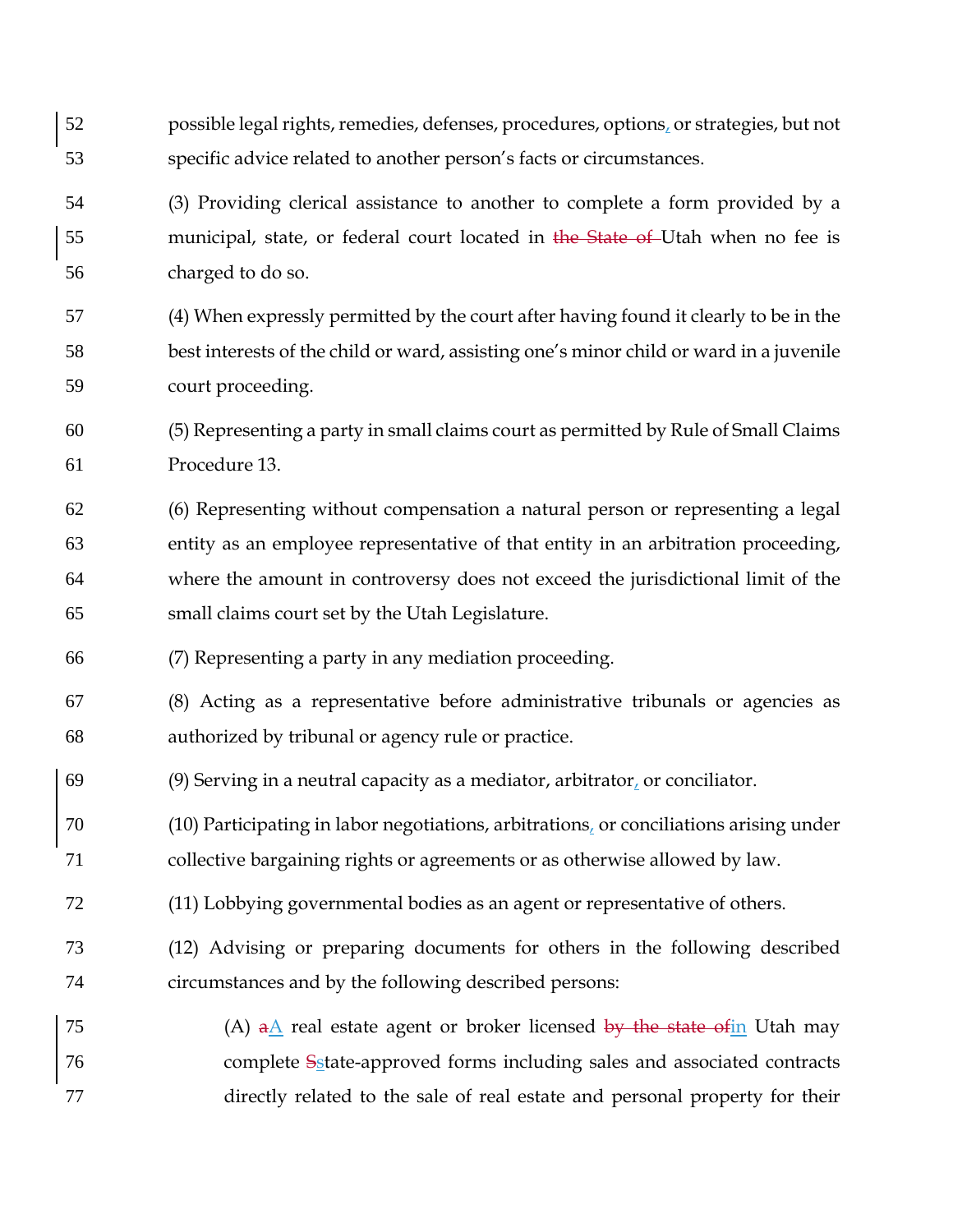customers.

79 (B) aAn abstractor or title insurance agent licensed by the state of in Utah may issue real estate title opinions and title reports and prepare deeds for customers.

82 (C)  $f$ Financial institutions and securities brokers and dealers licensed  $\frac{1}{2}$  Utah may inform customers with respect to their options for titles of securities, bank accounts, annuities, and other investments.

85 (D) insurance companies and agents licensed  $\frac{by}{y}$  the state of in Utah may recommend coverage, inform customers with respect to their options for 87 titling of ownership of insurance and annuity contracts, the naming of beneficiaries, and the adjustment of claims under the company's insurance coverage outside of litigation.

- (E) hHealth care providers may provide clerical assistance to patients in completing and executing durable powers of attorney for health care and natural death declarations when no fee is charged to do so.
- (F) Certified Public Accountants, enrolled IRS agents, public accountants, public bookkeepers, and tax preparers may prepare tax returns.
- (13) Representing an Indian tribe that has formally intervened in a proceeding subject to the Indian Child Welfare Act of 1978, 25 U.S.C. sections 1901–63. Before a nonlawyer may represent a tribe, the tribe must designate the nonlawyer representative by filing a written authorization. If the tribe changes its designated
- representative or if the representative withdraws, the tribe must file a written
- (14) Providing legal services under Utah Supreme Court Standing Order No. 15.

*Effective September 1, 2020*

**Advisory Committee Comment:**

substitution of representation or withdrawal.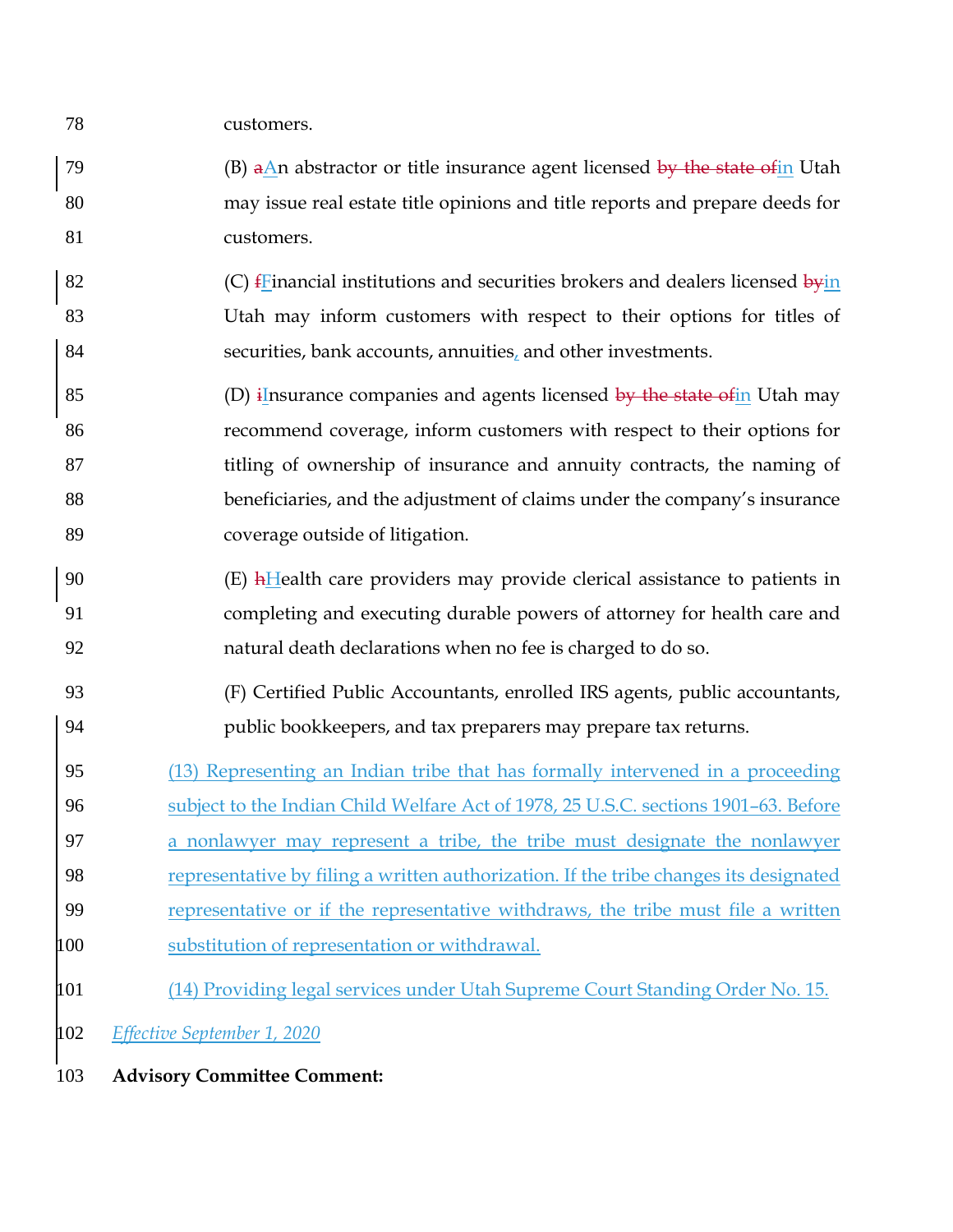104 Subsection-Paragraph (a).

 "Active" in this paragraph refers to the formal status of a lawyer, as determined by the Bar. Among other things, an active lawyer must comply with the Bar's requirements for continuing legal education.

108 Subsection-Paragraph (b).

109 The practice of law defined in  $\frac{1}{9}$  Tuber behavior (b)(1) includes: giving advice or counsel to another person as to that person's legal rights or responsibilities with respect to that person's facts and circumstances; selecting, drafting, or completing legal documents that affect the legal rights or responsibilities of another person; representing another person  $|113$  before an adjudicative, legislative, or executive body, including the preparation preparing or filing  $\theta$  documents and conducting discovery; and negotiating legal rights or responsibilities on behalf of another person.

 Because representing oneself does not involve another person, it is not technically the "practice of law." Thus, any natural person may represent oneself as an individual in any legal context. To the same effect is Article 1, Rule 14-111 Integration and Management: "Nothing in this article shall prohibit a person who is unlicensed as an attorney at law or a foreign legal consultant from personally representing that person's own interests in a cause to which the person is a party in his or her own right and not as assignee."

 Similarly, an employee of a business entity is not engaged in "the representation of the interest of another person" when activities involving the law are a part of the employee's duties solely in connection with the internal business operations of the entity and do not involve providing legal advice to another person. Further, a person acting in an official capacity as an employee of a government agency that has administrative authority to determine the rights of persons under the law is also not representing the interests of another person.

129 As defined in subparagraph  $(b)(2)$ , "the law" is a comprehensive term that includes not only the black-letter law set forth in constitutions, treaties, statutes, ordinances,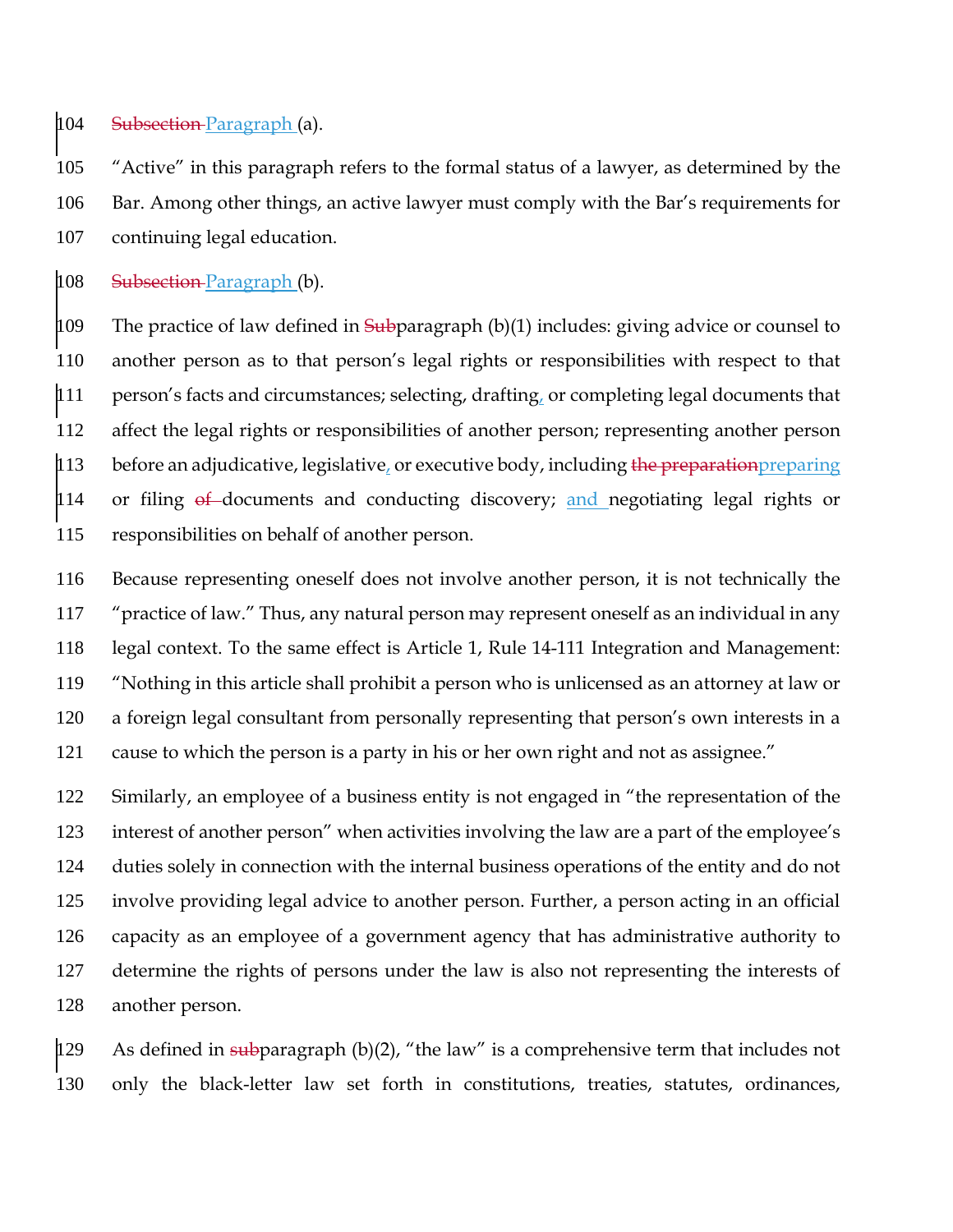administrative and court rules and regulations, and similar enactments of governmental authorities, but the entire fabric of its development, enforcement, application, and interpretation.

 Laws duly enacted by the electorate by initiative and referendum under constitutional 135 authority would beare included under subparagraph  $(b)(2)(A)$ .

136 SubpParagraph (b)(2)(B) is intended to incorporate the breadth of decisional law, as well as the background, such as committee hearings, floor discussions, and other legislative history, that often accompanies the written law of legislatures and other law- and rule- $\mu$ 139 making bodies. Reference to adjudicative bodies in this subparagraph includes courts and similar tribunals, arbitrators, administrative agencies, and other bodies that render judgments or opinions involving a person's interests.

142 Subsection-Paragraph (c).

 The exceptions for Licensed Paralegal Practitioners arise from the November 18, 2015 Report and Recommendation of the Utah Supreme Court Task Force to Examine Limited Legal Licensing. The Task Force was created to make recommendations to address the  $|146$  large number of litigants who are self-unrepresented or forego access to the Utah judicial system because of the high cost of retaining a lawyer. The Task Force recommended that the Utah Supreme Court exercise its constitutional authority to govern the practice of law to create a subset of discreet legal services in the practice areas of: (1) temporary separation, divorce, parentage, cohabitant abuse, civil stalking, and custody and support; (2) unlawful detainer and forcible entry and detainer; and (3) debt collection matters in which the dollar amount in issue does not exceed the statutory limit for small claims cases. The Task Force determined that these three practice areas have the highest number of unrepresented litigants in need of low -cost legal assistance. Based on the Task Force's recommendations, the Utah Supreme Court authorized Licensed Paralegal Practitioners 156 to provide limited legal services as prescribed in this  $R_{\text{rule}}$  and in accordance with the Supreme Court Rules of Professional Practice.